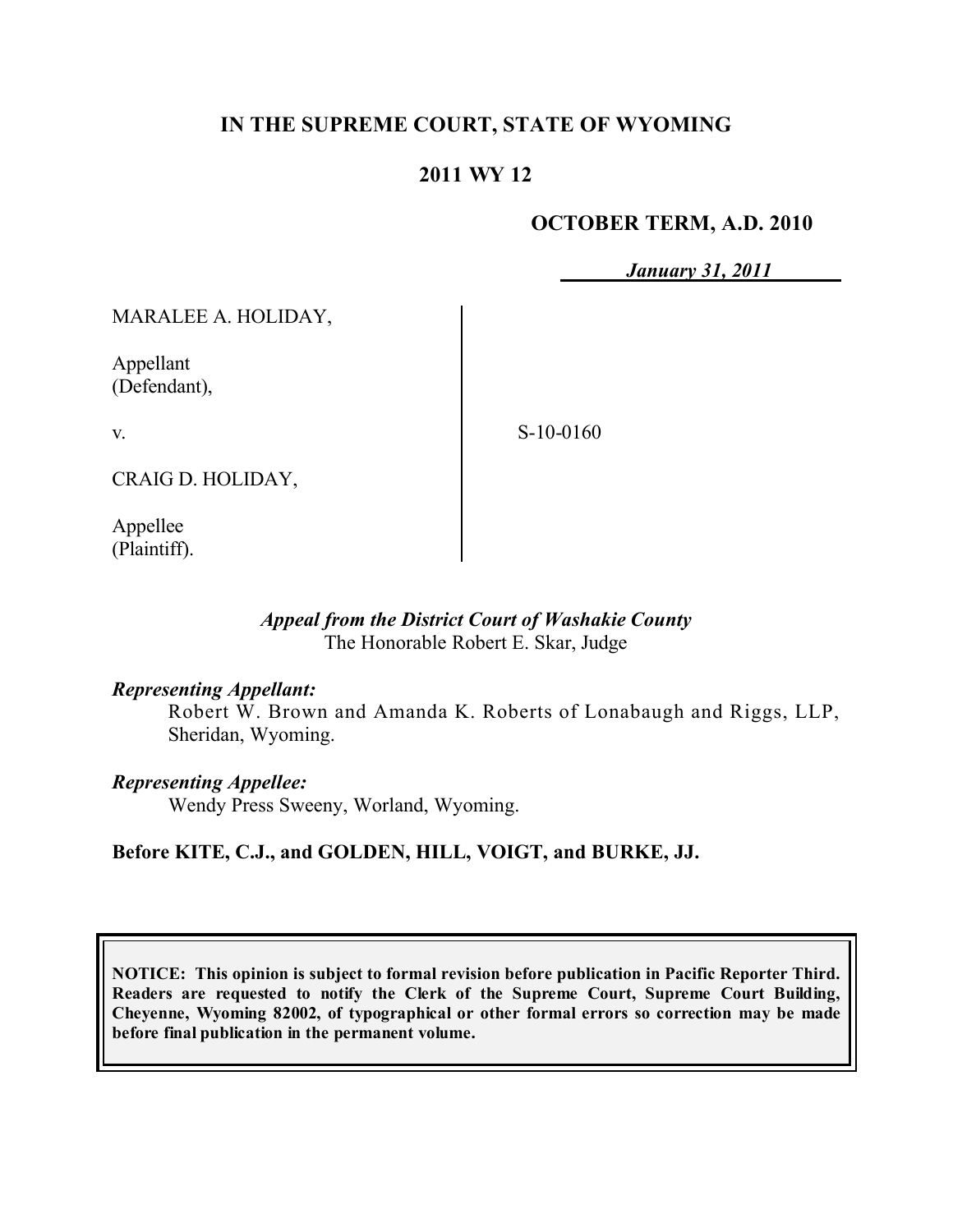## **KITE, Chief Justice.**

[¶1] In this divorce action, the district court awarded Father primary custody of the parties' four children. Mother appeals claiming the district court abused its discretion in declining to interview the oldest son about his preference to live with her and prohibiting Father's sister from testifying as to her opinion about which parent should have custody. We conclude the district court erred in not considering the oldest son's preference and reverse.

## **ISSUES**

[¶2] Mother states the issues for this Court's determination as follows:

A. The district court erred when it did not allow CBH to express his preferences regarding physical custody:

i. Minor child's expression for custodial preference must be allowed;

ii. The district court's interpretation of *KES v. CAT*, 2005 WY 29, 107 P.3d 779 (Wyo. 2005) prevented the minor child from expressing his custodial preferences and prejudiced the Defendant.

B. The district court erred when it would not allow Dawn Blanchard to give her opinion on the issue of who should have physical custody of the minor children.

Father asserts the district court did not abuse its discretion in declining to interview the oldest son, declining to allow Ms. Blanchard to express her opinion about physical custody or awarding him custody of the children.

## **FACTS**

[¶3] Maralee A. Holiday (Mother) and Craig D. Holiday (Father) were married in Utah in 1996. Four children, all boys, were born of the marriage. Early in the marriage, Mother worked while Father completed school. After the first child was born in 1999, Mother quit working to stay at home with him. The other three children were born in 2000, 2004 and 2008. The family moved to Ten Sleep, Wyoming in 2007 after Father began working there. In 2009, Father moved out of the marital home.

[¶4] Shortly after he moved, Father filed a complaint for divorce. He asked the district court to award the parties joint custody of the children. Mother counterclaimed for divorce and sought custody of the children with visitation by Father and an order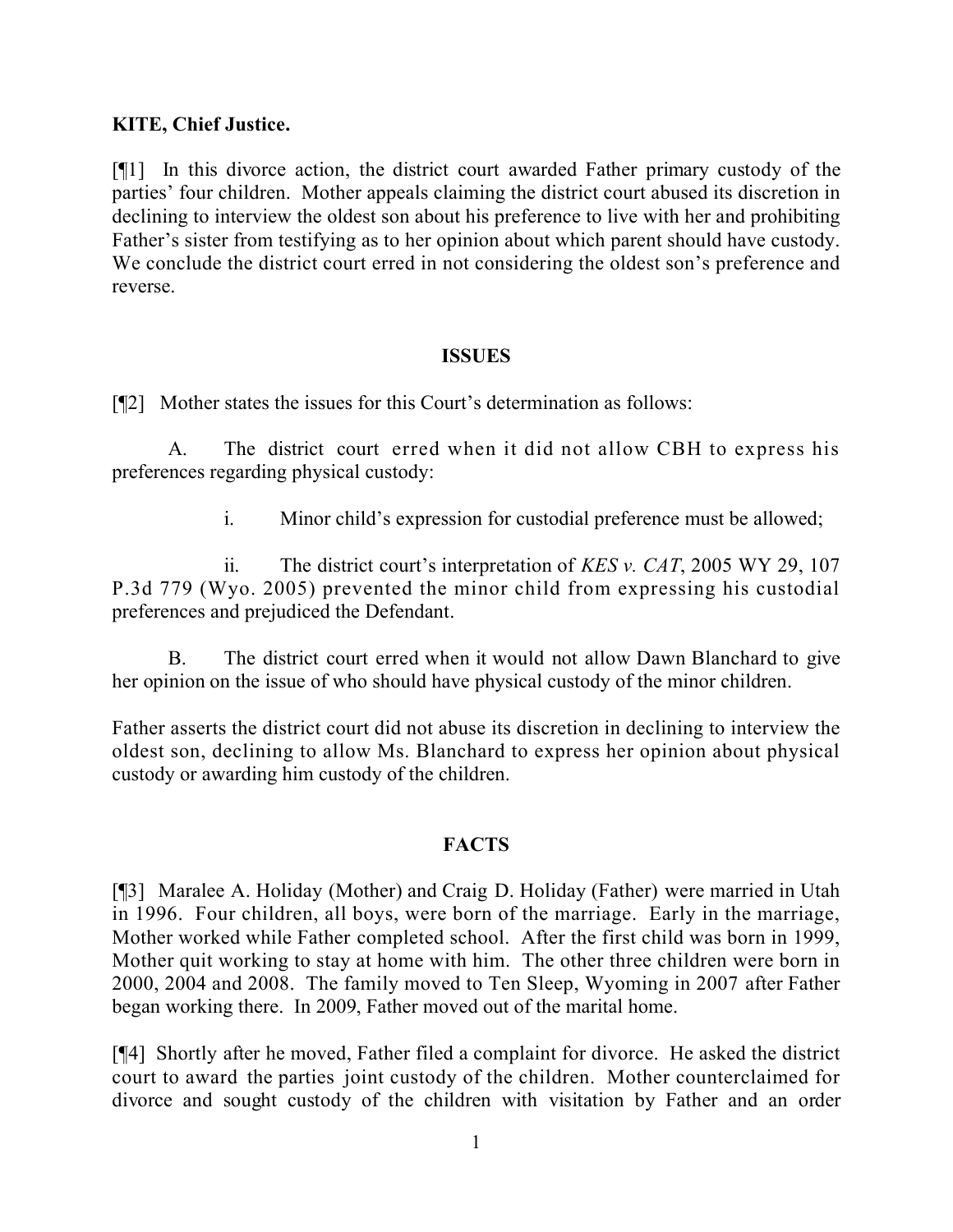requiring him to pay child support. Mother also filed a petition for temporary custody of the children, child support and possession of the marital home. After a hearing on Mother's petition, the district court entered an order awarding Mother temporary primary physical custody of the children and temporary possession of the marital home and requiring Father to pay child support. The district court set the matter for trial in April 2010. Prior to trial, in March of 2010, while attending a funeral in Utah, Mother decided not to return to Wyoming with the children but to remain in Utah where she would be closer to her family.

[¶5] In his pretrial memorandum, Father asked the district court to award joint legal custody and primary physical custody to him with liberal visitation by Mother if she returned to Ten Sleep. Alternatively, he asked that he be awarded sole custody of the children with reasonable visitation by Mother. In her pretrial memoranda, Mother renewed her request that primary physical custody be awarded to her. Mother also designated two witnesses who are the focus of the issues raised on appeal: the parties' oldest son, then 11 years old, and Father's sister, Dawn Blanchard. The son's witness designation stated as follows:

> He resides with his mother . . . . He has, in recent days, expressed a strong desire to speak with the Judge in the case and tell him his feelings as to where he would like to live primarily and the reasons why. If he is allowed to speak with the Judge, [Mother] proposes that it take place in chambers, without either party being present, but only their attorneys being allowed to observe the conversation.

The sister's designation stated she would testify concerning "her observations of the parties' interaction with the children, [Father's] plans to move to Utah if [Mother] were to move there with the minor children, and other matters pertaining to the issue of custody."

[¶6] On the morning of trial, Mother's counsel reiterated that the oldest son desired to speak with the judge. He proposed the interview be conducted in the judge's chambers outside the presence of the parties with their attorneys present to hear what the boy said but not to ask questions or comment. Citing *KES,* 2005 WY 29, 107 P.3d 779, Father's counsel responded that she had concerns about the son speaking with the judge and suggested the matter be discussed in chambers. The district court stated it could not interview the child unless the parties agreed but left the matter for further discussion during the first break in the trial.

[¶7] The parties state that an unreported discussion did in fact take place during the break. Mother asserts the district court decided during the discussion that it would not interview the child. Father states the parties reached no agreement during the break to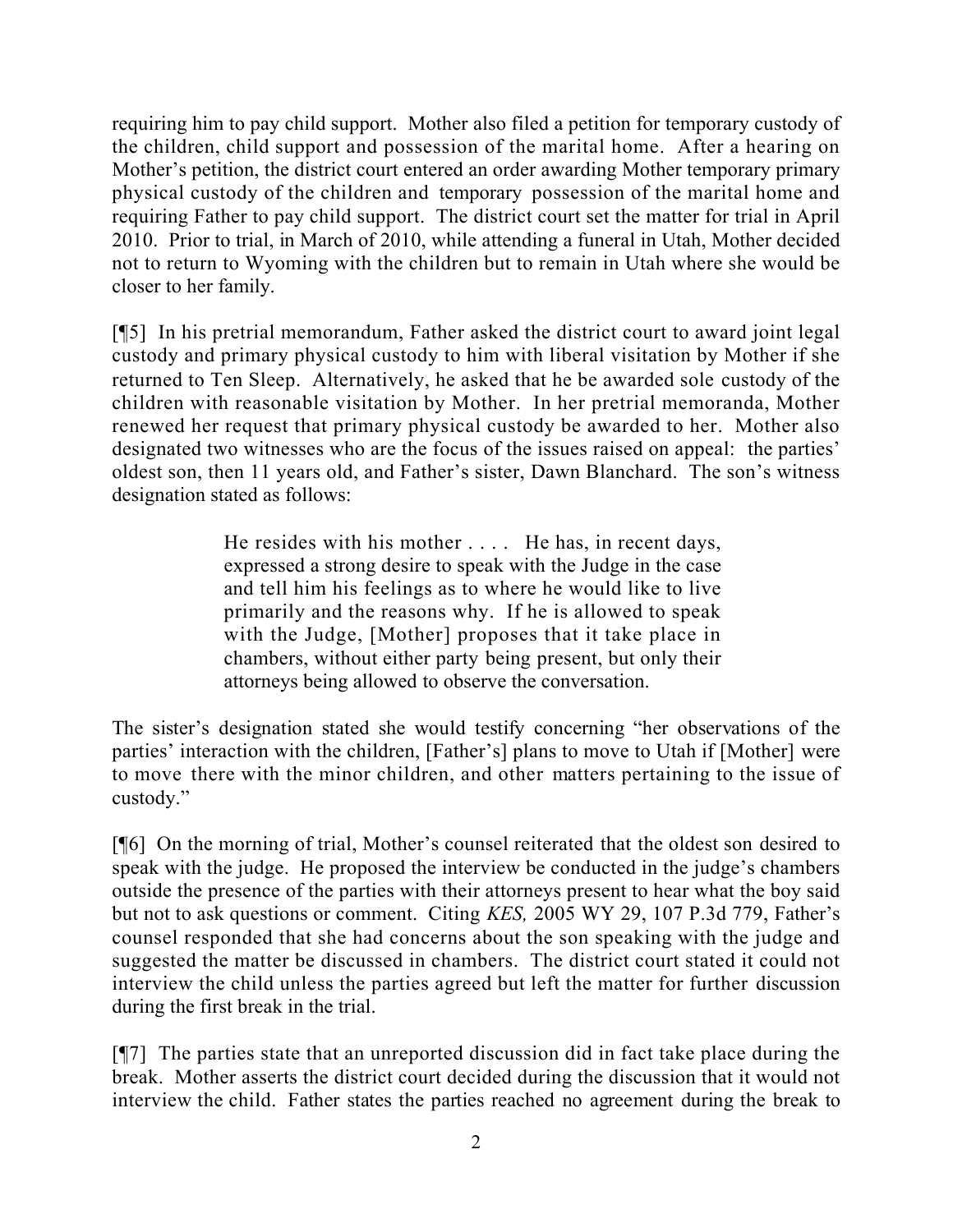allow the court to interview the child, leaving Mother with the burden of coming up with an alternative method for presenting the child's preference. In any event, the trial continued after the break, and the transcript contains no further reference to the son speaking with the judge.

[¶8] Mother called Ms. Blanchard to testify during presentation of her case. Upon questioning by Mother's counsel, the following exchange occurred:

> Q. Okay. As you may know there's an issue or contest who should be the primary physical custodian of these children, in other words with whom should the children live primarily. And I would ask you in your opinion who is the more appropriate person to have the primary physical custody of these children?

> [Father's counsel]: Your honor, I'm going to object to this witness testifying as to what is in the purview of the Court. Number one, she's not an expert witness, two, there's no foundation for her testimony so we – and she only sees them twice a year, we would object to her testifying as to that conclusion.

\*\*\*\*

[Mother's counsel]: Your Honor, I'm not offering her as an expert in child custody matters, someone who has seen the children a total of 20 to 30 times, the children with their mother 20 to 30 times, I'm merely asking who she thinks is the more appropriate person, her lay opinion is all I'm trying to elicit.

THE COURT: I'm going to sustain the objection as the ultimate decision of this Court.

On further questioning, Ms. Blanchard testified that she had witnessed both Mother and Father be wonderful parents to the children and had never witnessed Mother do anything that would be reason to take them away from her. On cross-examination, she testified she likewise has never seen Father do anything that would justify him losing his children.

[¶9] After the trial, the district court issued a decision letter in which it concluded Father should have primary custody of the children. The court entered a judgment and decree of divorce awarding him custody and ordering Mother to pay child support. Mother timely appealed from the judgment and decree.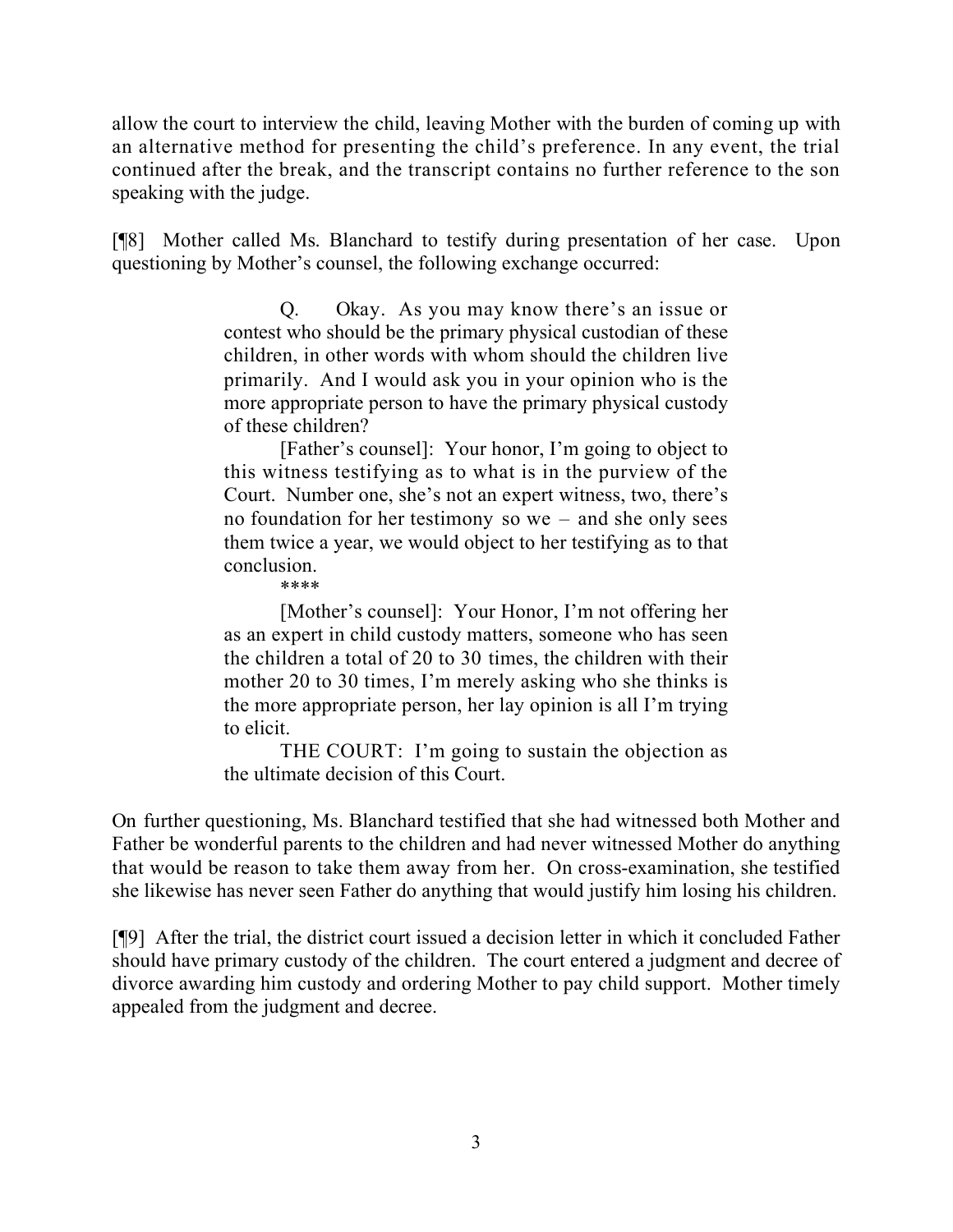#### **STANDARD OF REVIEW**

[¶10] We review district court determinations involving child interviews in custody proceedings for abuse of discretion. *KES*, ¶ 22, 107 P.3d at 786. We likewise review district court rulings on the admissibility of evidence for abuse of discretion. *Comet Energy Servs., LLC v. Powder River Oil & Gas Ventures, LLC*, 2010 WY 82 ¶ 10, 239 P.3d 382, 386 (Wyo. 2010). The ultimate question in determining whether an abuse of discretion has occurred is whether the district court reasonably could have concluded as it did. *Id*.

#### **DISCUSSION**

### *1. Child Interview*

[¶11] Mother asserts the district court incorrectly interpreted *KES* as prohibiting it from interviewing the child once Father objected. Father asserts that once he objected to the interview Mother had the burden of suggesting alternative procedures for presenting the child's preference. He contends she failed to meet that burden and simply failed to follow through with putting the child's preference before the district court.

[¶12] This Court has long held that a district court judge may interview a child to determine his or her preference for living with one or the other parent, provided that the child is of sufficient age to understand the effect of expressing a preference. *Douglas v. Sheffner*, 331 P.2d 840, 844 (Wyo. 1958), *superseded by statute as recognized in In Interest of MKM,* 792 P.2d 1369 (Wyo. 1990). *See also, Tytler v. Tytler*, 15 Wyo. 319, 338, 89 P. 1, 6 (Wyo. 1907). When a district court interviews a child, its decision should state the preference the child expressed and the extent to which it took the child's preference into consideration in arriving at a custody determination. *Douglas*, 331 P.2d at 845. District courts should receive young children's statements with caution, keeping in mind that they may be easily influenced. *Id*. A child's expression of a preference is not conclusive. *Id*. at 844. Rather, a child's wishes are only one factor to be considered in determining custody. *Curless v. Curless*, 708 P.2d 426, 429 (Wyo. 1985). However, consideration of a child's wishes aids the district court in making a custodial determination which is in the child's best interests. *Love v. Love*, 851 P.2d 1283, 1290 (Wyo. 1993), quoting *Yates v. Yates*, 702 P.2d 1252, 1255 (Wyo. 1985). A child's welfare is not served if his or her wishes are not considered by the district court. *Love*, 851 P.2d at 1291. Though the child's preference is but one factor to consider, his or her preference should receive "serious consideration." *Id*.

[¶13] In cases like the present one where one parent objects to an interview, we have recognized due process implications if an interview is conducted without fashioning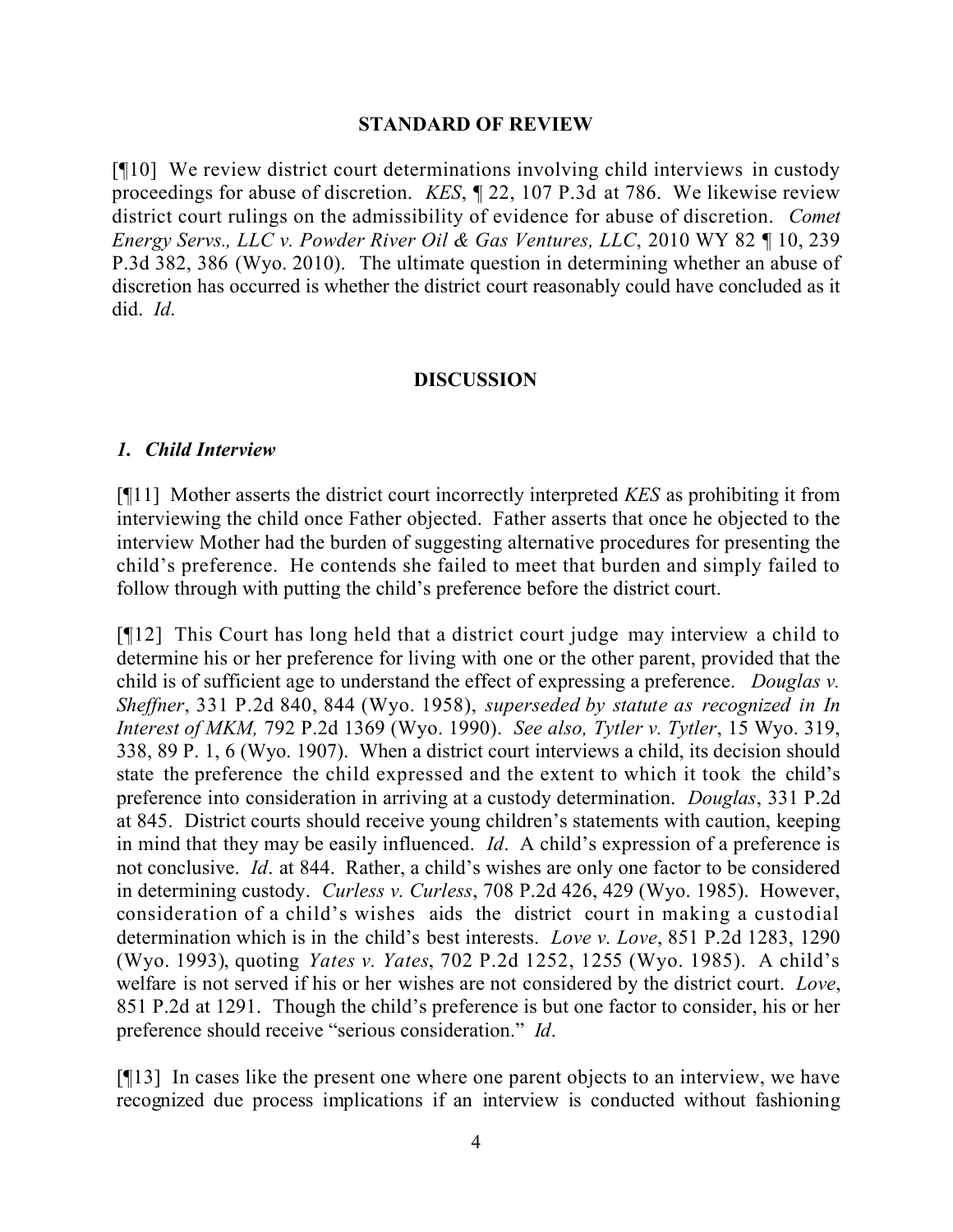procedures to protect the parents' rights to be apprised of all of the evidence upon which the custody determination is based and have an opportunity to challenge or explain the child's statements. *KES*, ¶ 16, 107 P.3d at 784. In *KES*, over the mother's objection, the district court conducted a private interview with a child. On appeal, mother claimed the district court abused its discretion in conducting the interview. We noted the procedure in place then, which allowed private interviews between a judge and a child in a custody proceedings but required the decision letter to reflect the child's preference and the weight it was given, did not protect the parents' due process rights. We said:

> Under the current procedure, parents have no way of knowing the contents of the interview or of challenging the manner in which the interview was conducted or the reliability of the information revealed therein.

> In order to ameliorate this problem, we hold that if one or both parents object to a private interview between the child and judge in a custody proceeding, no such interview should take place. Rather, the parties or the district court should fashion a suitable alternate procedure for obtaining evidence of the child's custody preference. In some instances, in-court testimony may be appropriate. An interview with the child in chambers, either with counsel present or recorded in some fashion, may also suffice. Additionally, a neutral third party may be appointed with the consent of the parties to speak with the child and to report to the court or to the parties.

*Id.*, ¶¶ 19-20, 107 P.3d at 785. We expressly stated the examples of procedures we provided in *KES* were not intended to be exhaustive. To the contrary:

> Because each custody case involves unique parties and circumstances, the parties or the district court may fashion any procedure that effectively protects the parents' due process rights and minimizes the stress and trauma to the child. In doing so, the balance must weigh in favor of the child's best interests. Consequently, *if the parties do not consent to a reasonable method of obtaining evidence of the child's preference, the court may conduct an interview in chambers, with counsel present, and with attention paid to the method most likely to preserve the parents' right to due process under the circumstances.*

*Id.*, ¶ 20, 107 P.3d at 785 (emphasis added). We held the district court abused its discretion when it conducted a private interview with the child despite the mother's objection, reversed the custody determination and remanded for further proceedings.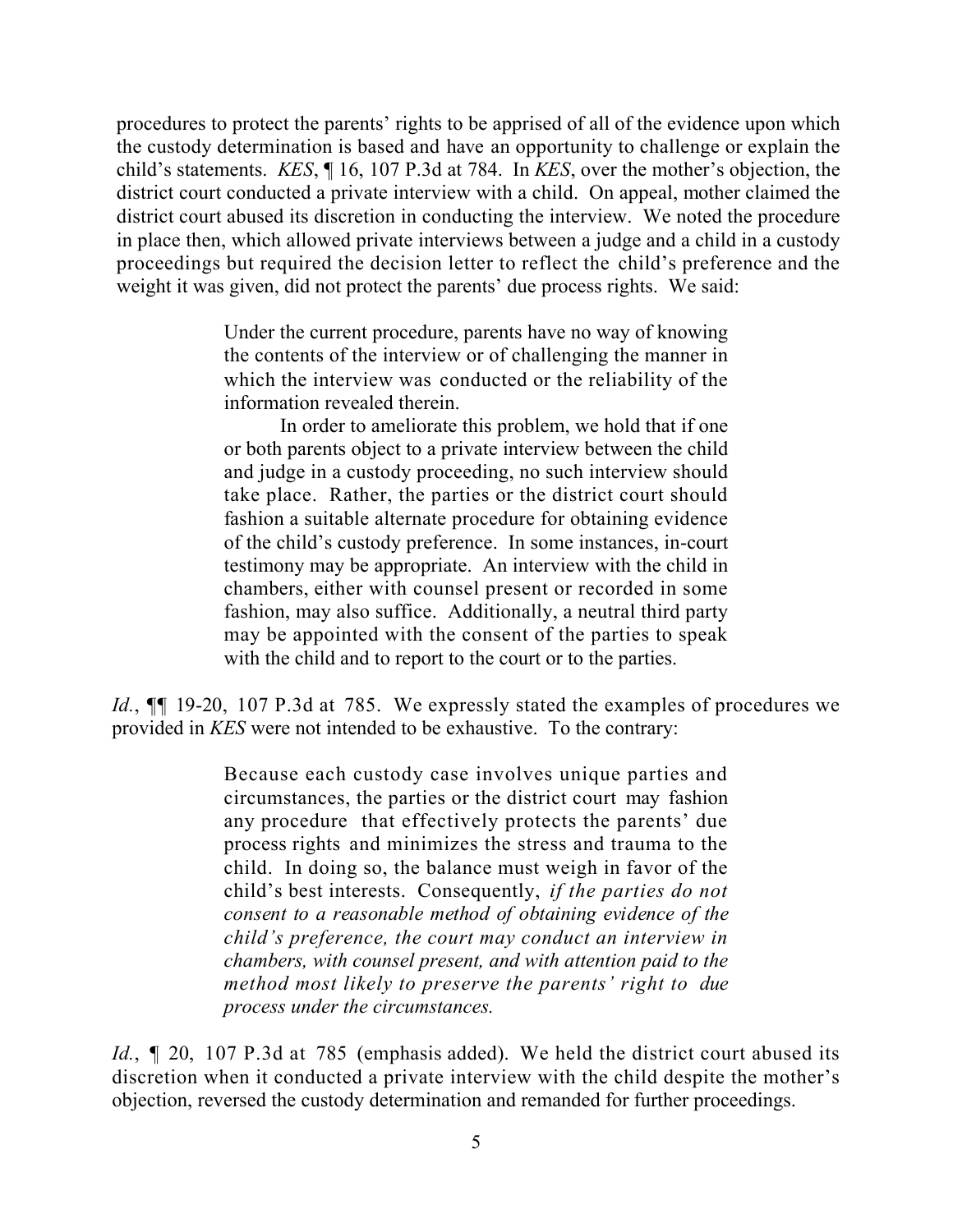[¶14] As the above discussion makes clear, we did not hold in *KES* that no interview may occur unless both parents agree. Rather, we held that when a parent does not consent, the parties or the court should fashion a procedure that protects the parents' rights while minimizing the stress and trauma to the child with the balance weighing in favor of the child's best interests. *Id.* In the event the parents are not able to agree on a reasonable method of obtaining evidence of the child's preference, the district court may conduct an in-chamber interview with counsel present and with attention to protecting the parents' due process rights. *Id*.

[¶15] In the present case, the result of Father's objection was that the district court did not consider the son's preference. That is contrary to the rule in Wyoming that the child's expression of a preference must be considered. The appropriate course of action upon Father's objection was for the parties or the district court to come up with a suitable procedure for obtaining the evidence of his preference. Mother suggested an in-chambers interview with counsel present. If Father objected to her suggestion and the parties were unable to agree on another reasonable method of obtaining the evidence, the district court could have conducted the interview in chambers with counsel, recorded the interview, required the child to testify in court, appointed a neutral third party to speak with the child and report back to the parties and the court, or fashioned another suitable procedure for presenting the evidence. By not fashioning any procedure, not obtaining the evidence and consequently not considering the child's preference, the district court abused its discretion.

# *2. Disallowing Ms. Blanchard's Opinion Testimony*

[¶16] Mother contends the district court erred in refusing to allow Ms. Blanchard to testify as to her opinion about which parent should have custody of the children. Mother asserts that such lay opinion testimony is permitted under W.R.E. 704 even if it relates to an ultimate issue. She contends the district court erred in excluding the testimony based upon an ultimate issue analysis.

[¶17] Father asserts any error in prohibiting the testimony was harmless because Ms. Blanchard ultimately testified that she thought both parents were good parents and had not seen either one of them do anything that would justify taking the children away from them. Father also contends the district court properly disallowed Ms. Blanchard's opinion testimony because she testified that she saw Mother only two to three times per year; therefore, there was insufficient foundation for her to express an opinion. Given her limited involvement with Mother, Father contends, the district court did not abuse its discretion in sustaining the objection to her expressing an opinion about which parent should have custody of the children.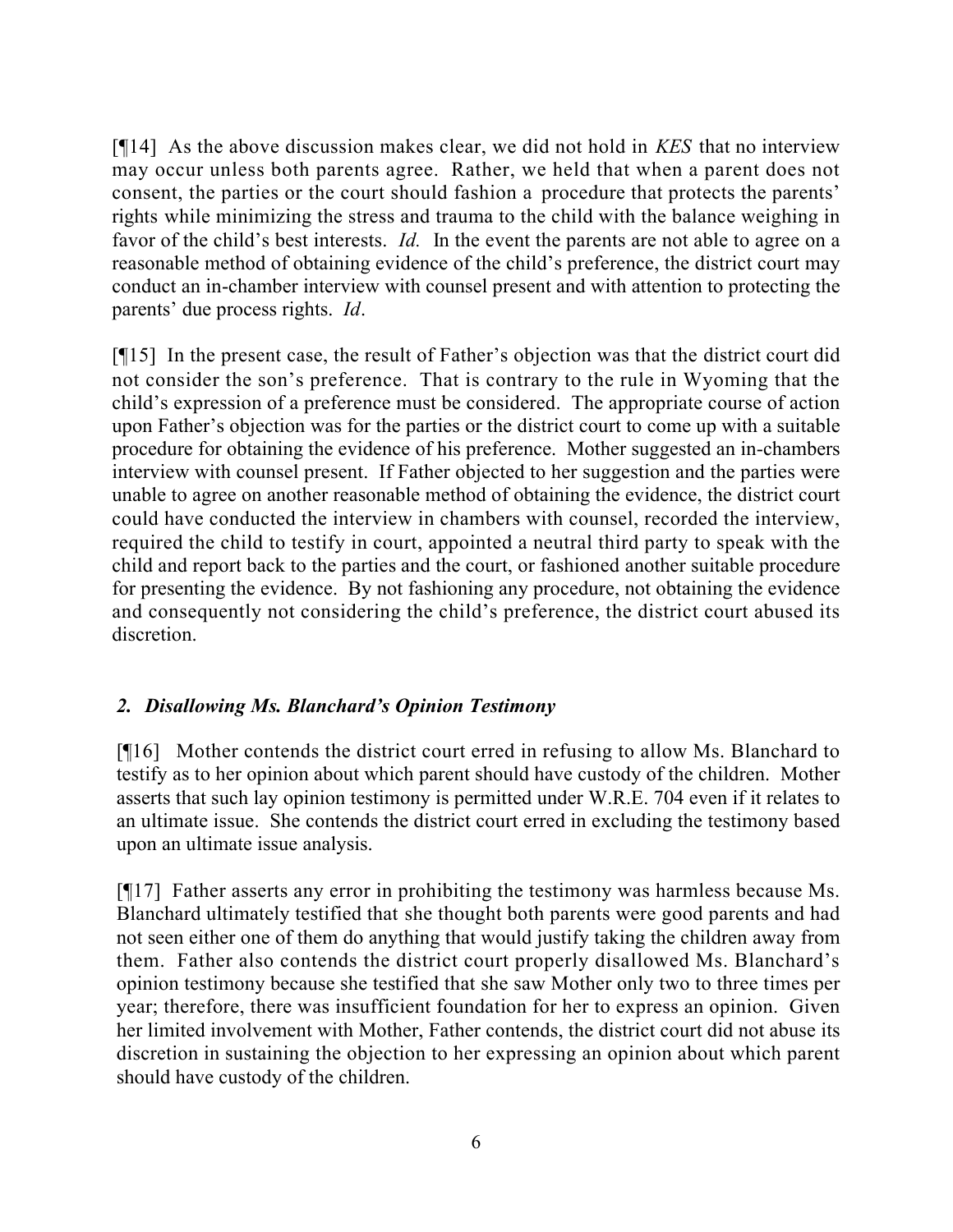[¶18] W.R.E. 704 provides:

### **Rule 704. Opinion on ultimate issue.**

Testimony in the form of an opinion or inference otherwise admissible is not objectionable because it embraces an ultimate issue to be decided by the trier of fact.

This Court has recognized that Rule 704 is designed to permit opinion evidence on an ultimate issue. *Stephens v. State*, 774 P.2d 60, 66 (Wyo. 1989), *overruled on other grounds by Large v. State*, 2008 WY 22, ¶ 30, 177 P.3d 807, 816 (Wyo. 2008). We have said that Rule 704 in effect abolishes the "ultimate issue" objection. *Stephens,* 774 P.2d at 66, citing *Reed v. Hunter,* 663 P.2d 513 (Wyo. 1983).We also have said:

> It was the intent of the framers of the Rules of Evidence to considerably relax the prohibition against receipt of opinion testimony both by expert and lay witnesses. Generally, the rules should be liberally construed to allow the admission of such evidence. Yet, on occasion, we recognize that certain opinion evidence may not be helpful or may have a potential for such mischief that it ought to be rejected.

*McCabe v. R.A. Manning Construction Company*, 674 P.2d 699, 705 (Wyo. 1983).

[¶19] We have not previously addressed ultimate issue opinion testimony in the context of a custody determination. In *Reed,* homeowners brought an action against an insurance company for breach of contract or negligence in denying coverage after their home burned. At trial, the homeowners presented an expert witness who testified that in his opinion the insurance company "blew it" with respect to their insurance coverage. On appeal, this Court found no error in the district court's decision to allow the witness to state his opinion concerning the ultimate issue. *Reed*, 663 P.2d at 518.

[¶20] In *McCabe*, a contractor sued a property owner for the balance allegedly due on an oral construction contract. One of the primary issues in the case was whether the parties abandoned the original cost-plus agreement and entered into a new fixed price contract. The property owner sought to introduce evidence that an architect he had employed on the project and who was present at the meeting when the parties allegedly discussed the new agreement was of the opinion that the parties abandoned the original agreement and entered into a new one. *McCabe*, 674 P.2d at 704. The district court did not allow the opinion testimony. This Court held the district court did not abuse its discretion in precluding the testimony. Among the factors we considered in reaching that result were: the architect was employed by the property owner, helped in the preparation of his case and may have been biased in his favor; the issue of whether the parties made a new